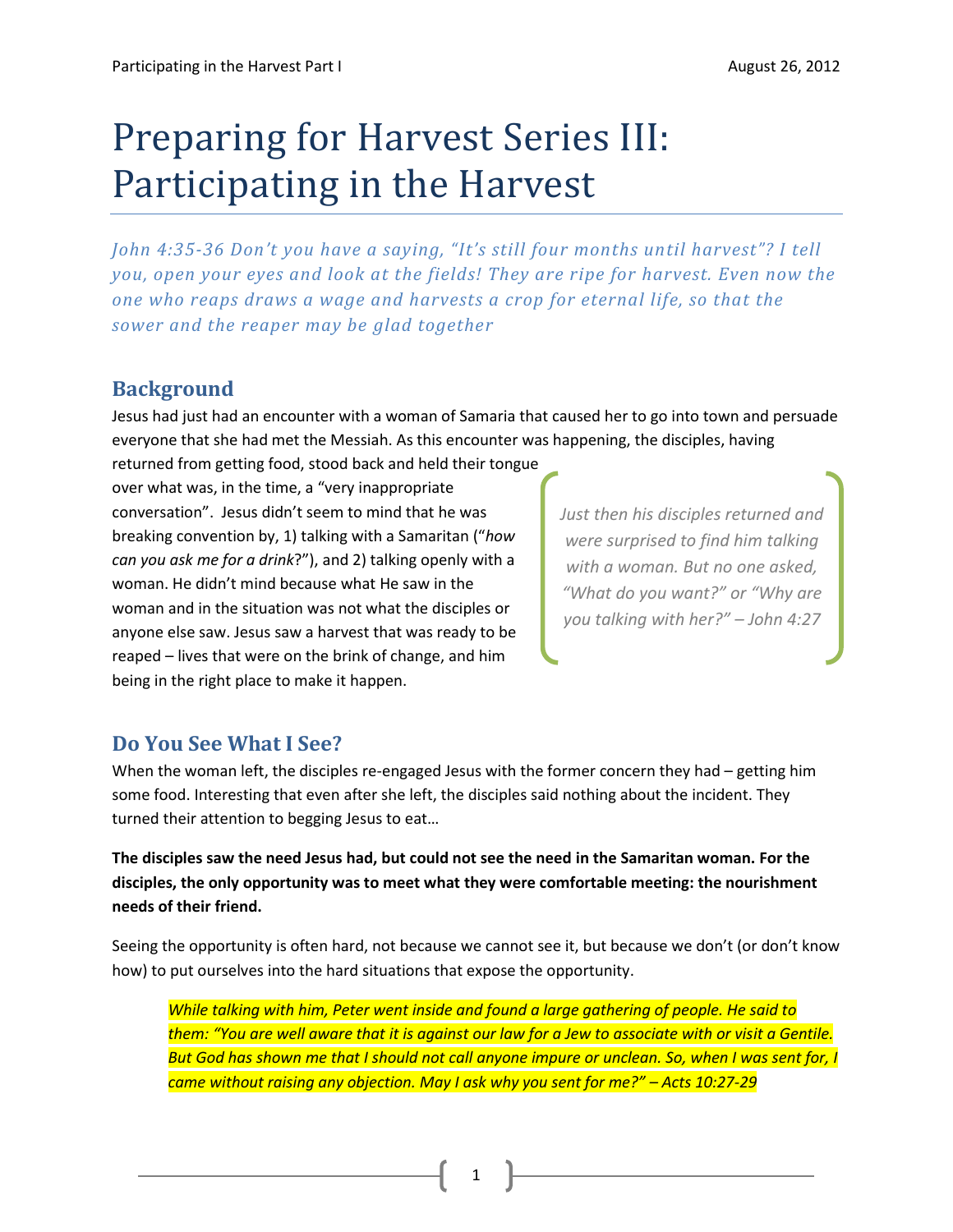*When Peter came to Antioch, I opposed him to his face, because he was clearly in the wrong. Before certain men came from James he used to eat with the Gentiles. But when they arrived, he began to draw back and separate himself from the Gentiles because he was afraid of those who belonged to the circumcision group – Galatians 2:11-12*

Peter was very open and bold when it came to preaching the gospel in Jewish circles. After Pentecost, there was virtually no situation that Peter would shy away from, even facing the high priests with the reality of Jesus. No situation, except being seen with a Gentile. Peter struggled with this on several occasions. Had Peter not had 3 very pointed visions and God's voice on those three occasions, he would not have even considered Cornelius' request.

The disciples were responding to their situation the same way, probably glad the woman was gone, and looking forward to getting on their journey back home – back where it was known, comfortable and in their case, segregated. Jesus, however, was about to show them that the harvest that He was calling them into was nothing like that.

## **The Harvest Is Not…**

#### **Known:**

Anyone who has planted anything knows that harvests are never guaranteed.

*He also said "This is what the kingdom of God is like. A man scatters seed on the ground. Night and day, whether he sleeps or gets up, the seed sprouts and grows, though he does not know how." – Mark 4:26-27*

With all of our technology and study, we can only *predict with some level of certainty* that the harvest will happen, but since we cannot control all conditions, and because we really don't know how it all happens, we have to trust in that which we cannot see or know for the reality of the harvest.

#### **Comfortable:**

Over and over Jesus called his followers to go into places that they were not familiar with, even going as far as saying they would be hated of all men. Jesus demonstrated the life of faith and the mindset of a harvester in the Kingdom of God when he washed the disciples' feet right before he was betrayed.

*A dispute also arose among them as to which of them was considered to be greatest. Jesus said to them "The kings of the Gentiles lord it over them, and those who exercise authority over them call themselves Benefactors. But you are not to be like that. Instead, the greatest among you should be like the youngest, ands the one who rules like the one who serves. For who is greater, the one who is at the table or the one who serves? It is not the one who is at the table? But I am among you as one who serves. – Luke 22:24-27*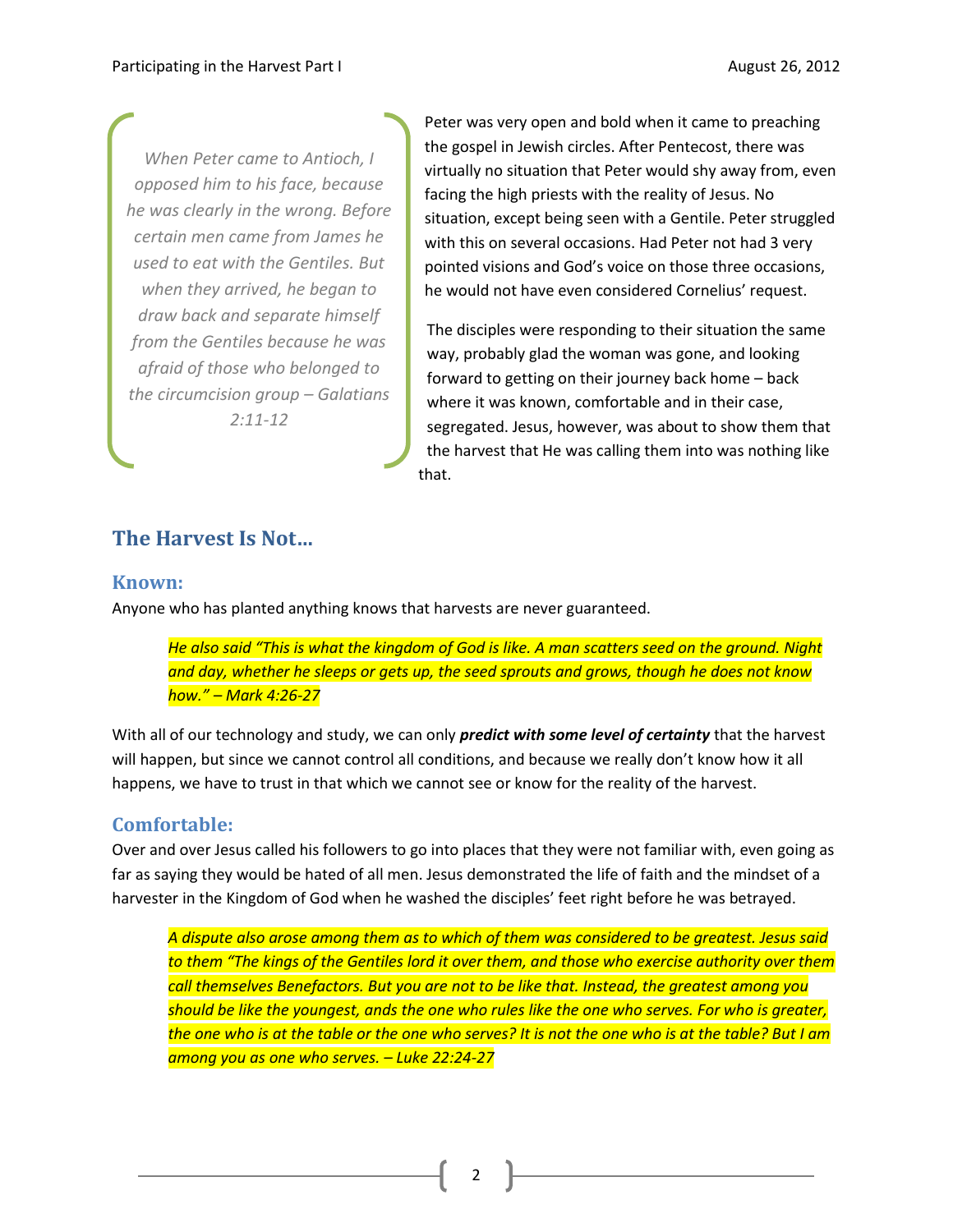#### **Exclusionary:**

Jesus had the audacity to openly pour out God's love and healing on those that were considered outside of the privileged group. Jews and Gentiles, rich and poor, sinners and saints, all were open to receive what God had.

*I have other sheep that are not of this sheep pen. I must bring them also. They too will listen to my voice, and there shall be one flock and one shepherd. – John 10:16* 

The harvest is inclusive of all, which is why it is so big. The disciples in going through Samaria only saw the region as a necessary evil – something to put up with or to bear in their quest for living the life they thought Jesus wanted to give them, all the while missing the very thing that Jesus wanted to show them. **The harvest is right in front of you, if you are willing to open your eyes to see it.** 

## **Open the Eyes of My Heart**

Why couldn't the disciples see what Jesus saw? Why did it take Peter so many opportunities before he recognized God's opportunity? Why do we miss the opportunities to participate in the harvest of the Lord?

On another occasion, Jesus was met over and over again by people in need: the blind, the possessed, the mute. During that time, he was also met by judgmental Pharisees, more concerned with the methods Jesus used rather than the results.

*While they were going out, a man who was demon possessed and could not talk was brought to Jesus. And when the demon was driven out, the man who had been mute spoke. The crowd was amazed and said 'Nothing like this has ever been seen in Israel.' But the Pharisees said, "It is by the prince of demons that he drives out demons."… When he saw the crowds, he had compassion on them because they were harassed and helpless, like sheep without a shepherd – Matthew 9:33-34,36*

We, like they, fail to see the opportunities for harvest because we look for them with the wrong set of eyes. Jesus' heart of compassion went out to the crowd when he saw what they were suffering with, what they needed, and what they weren't getting from those who should have been shepherds. Jesus' heart of compassion went out to the Samaritan woman who had to deal with her own reputation and disappointment.

*Then he said to his disciples, "the harvest is plentiful but the workers are few. Ask the Lord of the harvest, therefore, to send out workers into his harvest. – Matthew 9:37-38*

**When we approach those around us with true compassion, we will begin to see how vast the opportunities for harvest are.** 

3